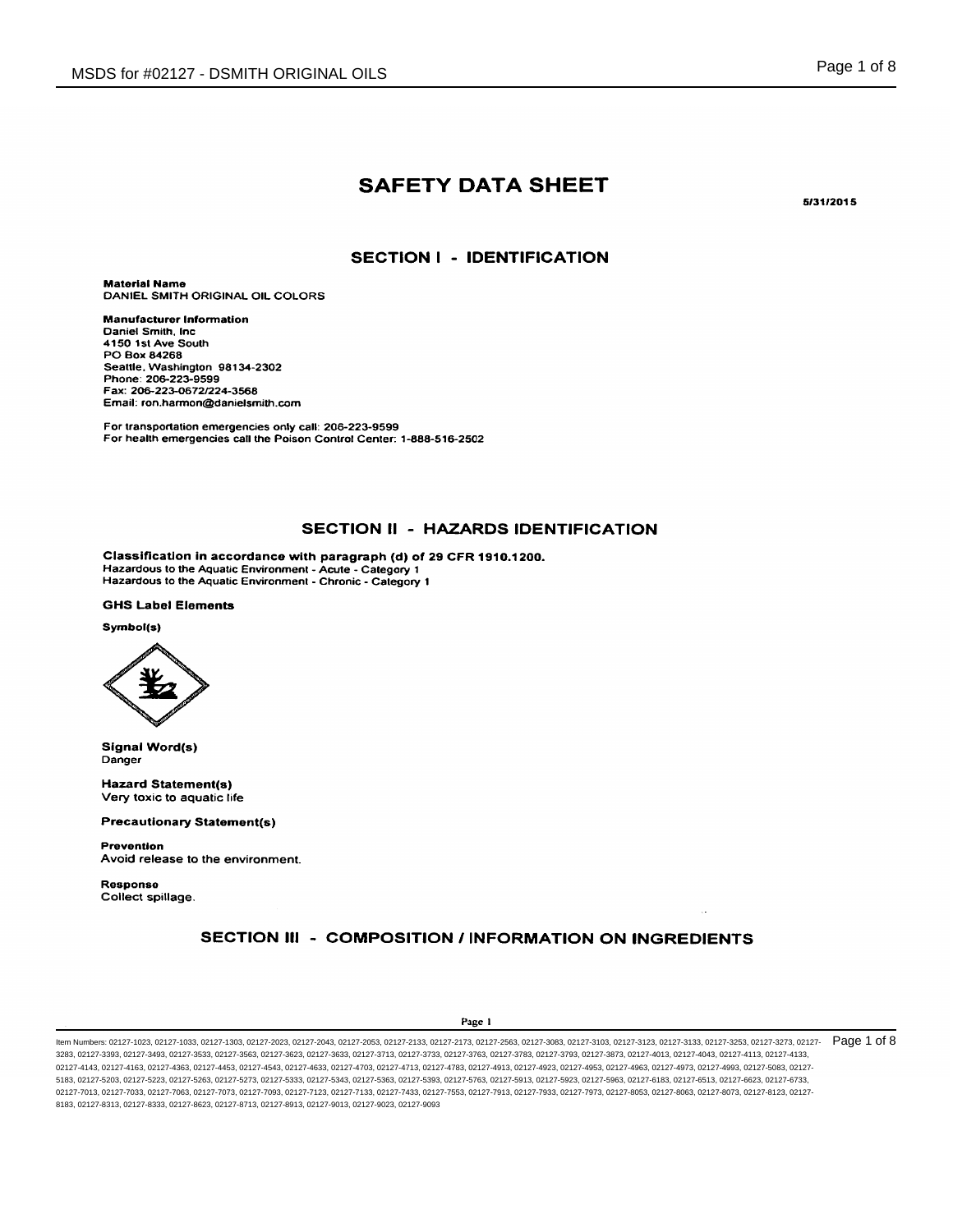| Ingredient        | CAS H     | PELTLY<br>(MG/M#) | Max<br>% Weight | <b>NTP</b> | <b>IARC</b> |
|-------------------|-----------|-------------------|-----------------|------------|-------------|
| <b>ZINC OXIDE</b> | 1314-13-2 | N/A               | 53.00000        | N          | N           |
| <b>MANGANESE</b>  | 7439-96-5 | 5.00              | 68795           | N          | N           |
| <b>COPPER</b>     | 7440-50-8 | 1.00              | 12.75566        | N          | N           |

## **SECTION IV - FIRST AID MEASURES**

FIRST AID MEASURES: If swallowed, get prompt medical attention.

## **SECTION V - FIRE FIGHTING MEASURES**

**FLASH POINT (METHOD): N/A AUTOIGNITION TEMPERATURE: N/A** EXPLOSION LIMITS IN AIR (% BY VOLUME): NOT EXPLOSIVE EXTINGUISHING MEDIA: NO SPECIAL MEDIA REQUIRED FIRE FIGHTING PROCEDURES: NO SPECIAL FIRE FIGHTING PROCEDURES REQUIRED UNUSUAL FIRE & EXPLOSION HAZARDS: NOT COMBUSTIBLE

## **SECTION VI - ACCIDENTAL RELEASE MEASURES**

STEPS TO BE TAKEN IN CASE A MATERIAL IS SPILLED: Clean up in accordance with all applicable regulations. Absorb spillage with noncombustible, absorbent material. For waste disposal, see Section XIII

## **SECTION VII - HANDLING AND STORAGE**

PRECAUTIONS TO BE TAKEN DURING STORAGE AND HANDLING: Good industrial hygiene practice requires that exposure be maintained below the TLV. This is preferably achieved through the provision of adequate ventilation. When exposure cannot be adequately controlled in this way, personal respiratory protection should be employed.

## SECTION VIII - EXPOSURE CONTROLS / PERSONAL PROTECTION

RESPIRATORY PROTECTION AND SPECIAL VENTILATION REQUIREMENTS: Use NIOSH-certified mask for dusts or mists. OTHER PROTECTIVE EQUIPMENT (GLOVES, GOGGLES, ETC): NONE REQUIRED WORK/HYGIENE PRACTICES: Wash hands immediately after use. When using do not eat, drink or smoke.<br>ENGINEERING CONTROLS: Keep in original container. NOT FOR USE IN HEALTH CARE FACILITIES. KEEP OUT OF REACH OF CHILDREN.

## SECTION IX - PHYSICAL AND CHEMICAL PROPERTIES

**BOILING POINT: N/A VAPOR PRESSURE: N/A** SPECIFIC VAPOR DENSITY (AIR=1): N/A SOLUBILITY IN WATER: N/A

**MELTING POINT: N/A** 

**SPECIFIC GRAVITY: N/A** REACTIVITY IN WATER: NON-REACTIVE

# **SECTION X - STABILITY AND REACTIVITY**

HAZARDOUS POLYMERIZATION PRODUCTS: NONE STABILITY: STABLE CONDITIONS TO AVOID: NONE **INCOMPATIBILITY (MATERIALS TO AVOID): NONE** HAZARDOUS DECOMPOSITION PRODUCTS: NONE

## **SECTION XI - TOXICOLOGICAL INFORMATION**

#### Page 2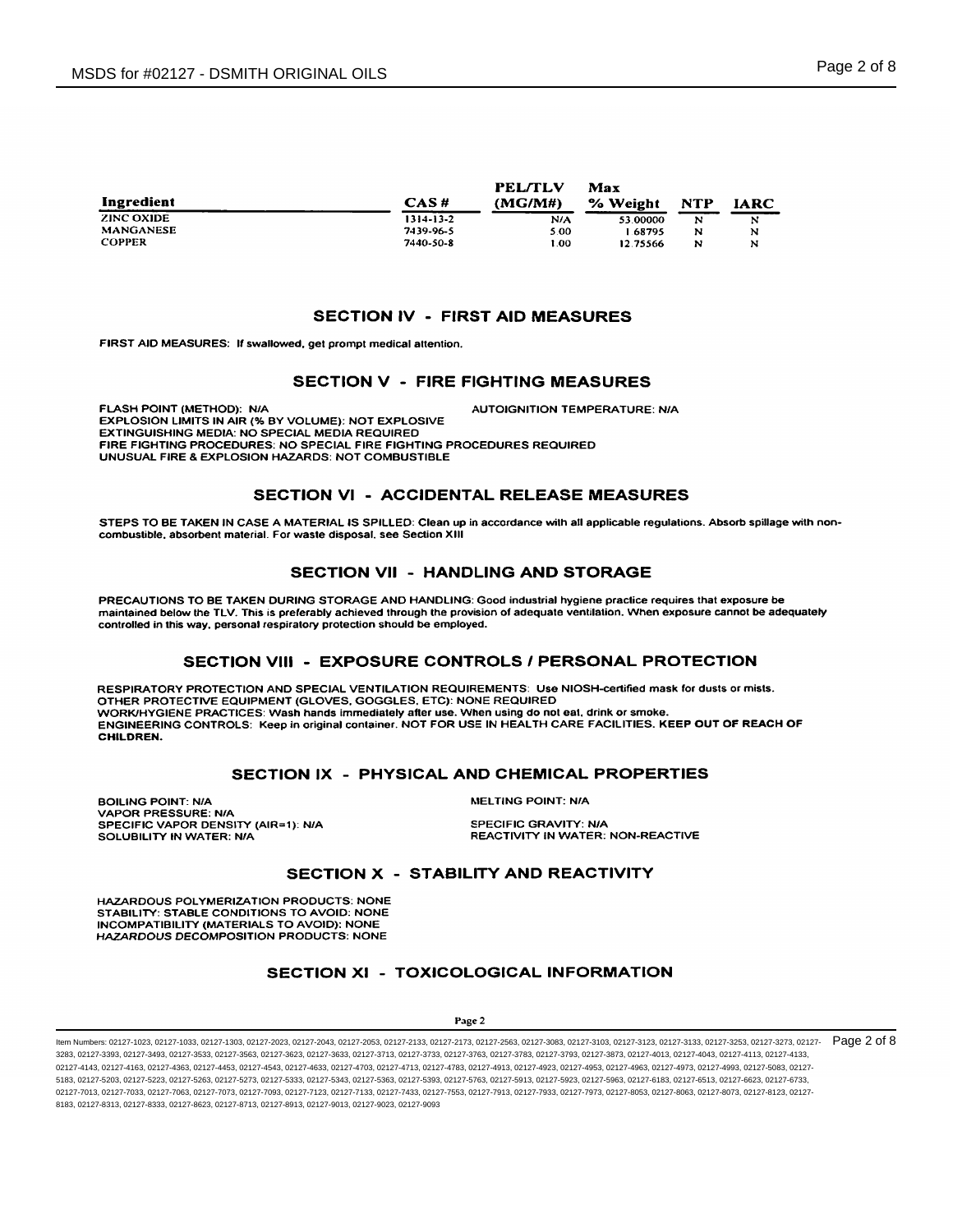ACUTE EFFECTS ASSOCIATED WITH USE OF THIS MATERIAL: MAY BE HARMFUL BREATHING DUSTS OR MISTS. MAY BE HARMFUL IF SWALLOWED.

MAY BE HARMFUL BY BREATHING DUSTS OR MISTS. EXPOSURE MAY RESULT IN SHORTNESS OF BREATH, CHEST PAIN, CHEST TIGHTNESS, WHEEZING AND A COUGH.

The summated LD50 is 6601.8 mg/kg. The summated LC50 is 12817 mg/cubic meter.

This product is not considered to be a known or suspected human carcinogen by NTP, IARC or OSHA (see section III)

# **SECTION XII - ECOLOGICAL INFORMATION**

**Aquatic Hazard Statement(s)** Very toxic to aquatic life Very toxic to aquatic life with long lasting effects

## **SECTION XIII - DISPOSAL CONSIDERATIONS**

RCRA HAZARD CLASS (40 CFR 261): THIS PRODUCT IS NOT CLASSIFIED AS A HAZARDOUS WASTE. WASTE DISPOSAL METHOD: DISPOSE OF IN ACCORDANCE WITH FEDERAL, STATE AND LOCAL REGULATIONS.

# SECTION XIV - TRANSPORTATION INFORMATION

U.S. DOT (49 CFR 172.101): THIS IS NOT A HAZARDOUS MATERIAL AS CLASSIFIED BY CFR 172.101.

## SECTION XV - REGULATORY INFORMATION

CONTENTS OF THIS SDS COMPLY WITH OSHA HAZARD COMMUNICATION STANDARD 29 CFR 1910.1200 EPA SARA TITLE III CHEMICAL LISTINGS **NONE** 

SECTION 302.4 EXTREMELY HAZARDOUS SUBSTANCES (40 CFR 355): **NONE** 

SECTION 313 TOXIC CHEMICALS (40 CFR 372): **ALUMINUM** 

**INTERNATIONAL REGULATIONS** 

CANADIAN WHMIS: THIS PRODUCT IS A CONTROLLED PRODUCT UNDER CANADA'S WORKPLACE HAZARDOUS MATERIALS INFORMATION SYSTEM. IT CONTAINS THE FOLLOWING TOXIC OR HIGHLY TOXIC MATERIALS: **ALUMINUM COPPER PHTHALOCYANINE FERRIC OXIDE LINSEED OIL MICA** PHOSPHORIC ACID, COBALT(2+) SALT (2:3) **ZINC OXIDE** SUPPLEMENTAL STATE COMPLIANCE INFORMATION:

THIS PRODUCT CONTAINS THE FOLLOWING CHEMICAL(S) LISTED UNDER NEW JERSEY'S RIGHT TO KNOW PROGRAM: **CHROMIUM OXIDE GREEN MICA** PIGMENT RED 101 PIGMENT VIOLET 16 PIGMENT WHITE 6 ZINC OXIDE

Item Numbers: 02127-1023, 02127-1033, 02127-1033, 02127-2023, 02127-2043, 02127-2053, 02127-2133, 02127-2133, 02127-2173, 02127-2363, 02127-3083, 02127-3103, 02127-3103, 02127-3123, 02127-3133, 02127-3133, 02127-3133, 0212 3283, 02127-3393, 02127-3493, 02127-3533, 02127-3663, 02127-3623, 02127-3633, 02127-3713, 02127-3733, 02127-3763, 02127-3783, 02127-3793, 02127-383, 02127-4013, 02127-4043, 02127-4043, 02127-4043, 02127-4113, 02127-4043, 02 02127-4143, 02127-4163, 02127-4363, 02127-4453, 02127-4543, 02127-4633, 02127-4703, 02127-4713, 02127-4783, 02127-4943, 02127-4953, 02127-4953, 02127-4963, 02127-4973, 02127-4983, 02127-4983, 02127-4983, 02127-4983, 02127-4 5183, 02127-5203, 02127-5223, 02127-5263, 02127-5273, 02127-5333, 02127-5343, 02127-5363, 02127-5393, 02127-5631, 02127-5913, 02127-5923, 02127-5983, 02127-6183, 02127-6183, 02127-6183, 02127-6543, 02127-6523, 02127-6523, 0 02127-7013, 02127-7033, 02127-7063, 02127-7073, 02127-7093, 02127-7123, 02127-7133, 02127-7433, 02127-7553, 02127-7913, 02127-7933, 02127-7973, 02127-9053, 02127-8063, 02127-8053, 02127-8053, 02127-8073, 02127-8123, 02127-8 8183, 02127-8313, 02127-8333, 02127-8623, 02127-8713, 02127-8913, 02127-9013, 02127-9023, 02127-9093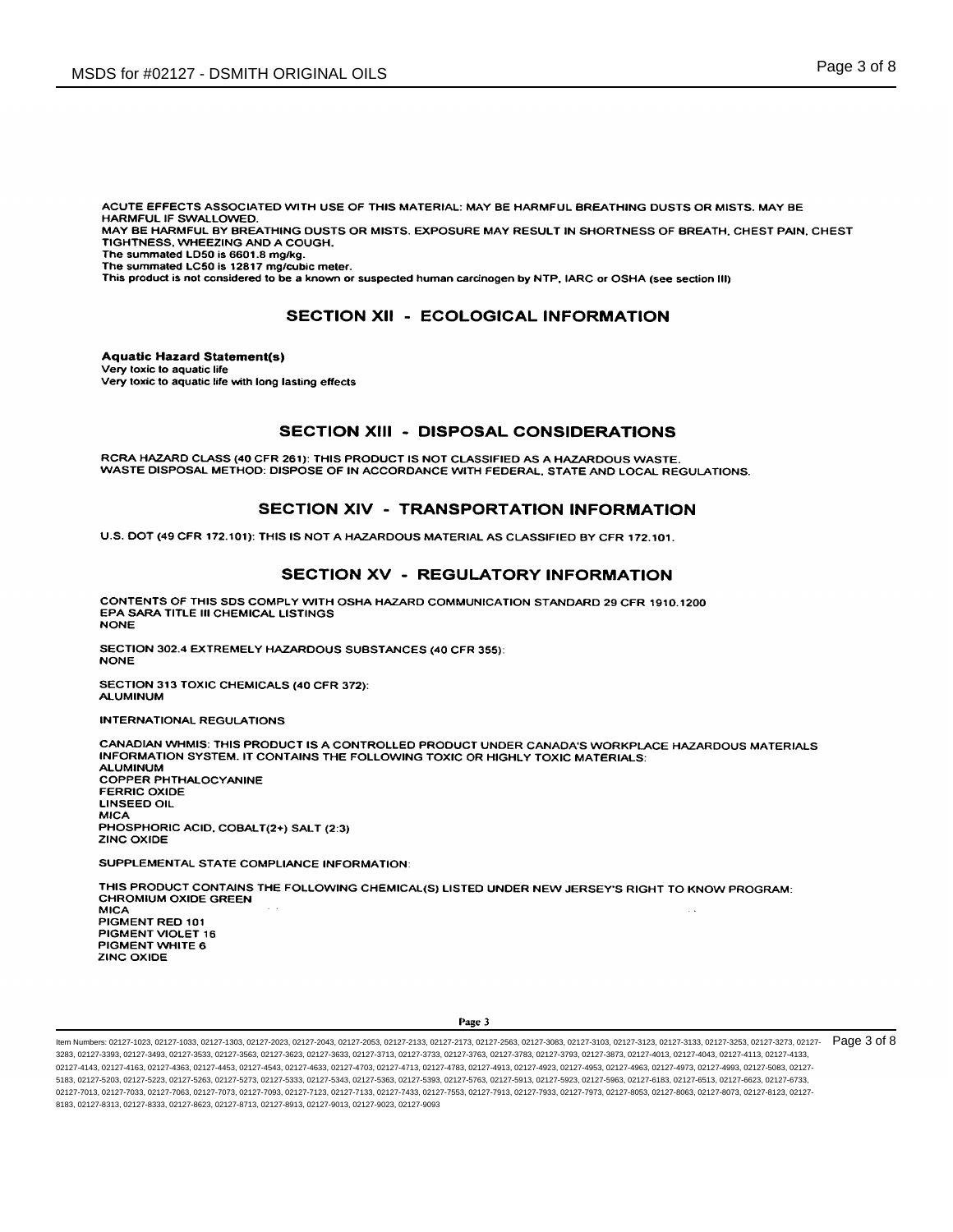THIS PRODUCT CONTAINS THE FOLLOWING CHEMICAL(S) REQUIRING NOTIFICATION TO THE STATE OF WASHINGTON UNDER THEIR CHILDREN'S SAFE PRODUCTS ACT: PHOSPHORIC ACID, AMMONIUM COBALT(2+) SAL PHOSPHORIC ACID, COBALT(2+) SALT (2:3)

Under CPSC's consumer product regulations (16CFR1500.3 and 150014), this product has the following required acute and chronic hazard labeling:

#### **WARNING:MAY BE HARMFUL IF SWALLOWED. Contains: COPPER, MANGANESE**

PRECAUTIONS: Keep in original container. Wash hands immediately after use. When using do not eat, drink or smoke. NOT FOR USE IN HEALTH CARE FACILITIES. KEEP OUT OF REACH OF CHILDREN. FIRST AID TREATMENT: If swallowed, get prompt medical attention.

For acutely hazardous products, the name and place of business of the manufacturer, packer, distributor or seller must appear on the label. A US telephone # to obtain more information is recommended but not required.

This product contains a chemical known to the State of California to cause cancer.

## **SECTION XVI - OTHER INFORMATION**

LAST REVISION DATE: 05/31/2015

## **Prepared by Duke OEM Toxicology**

Page 4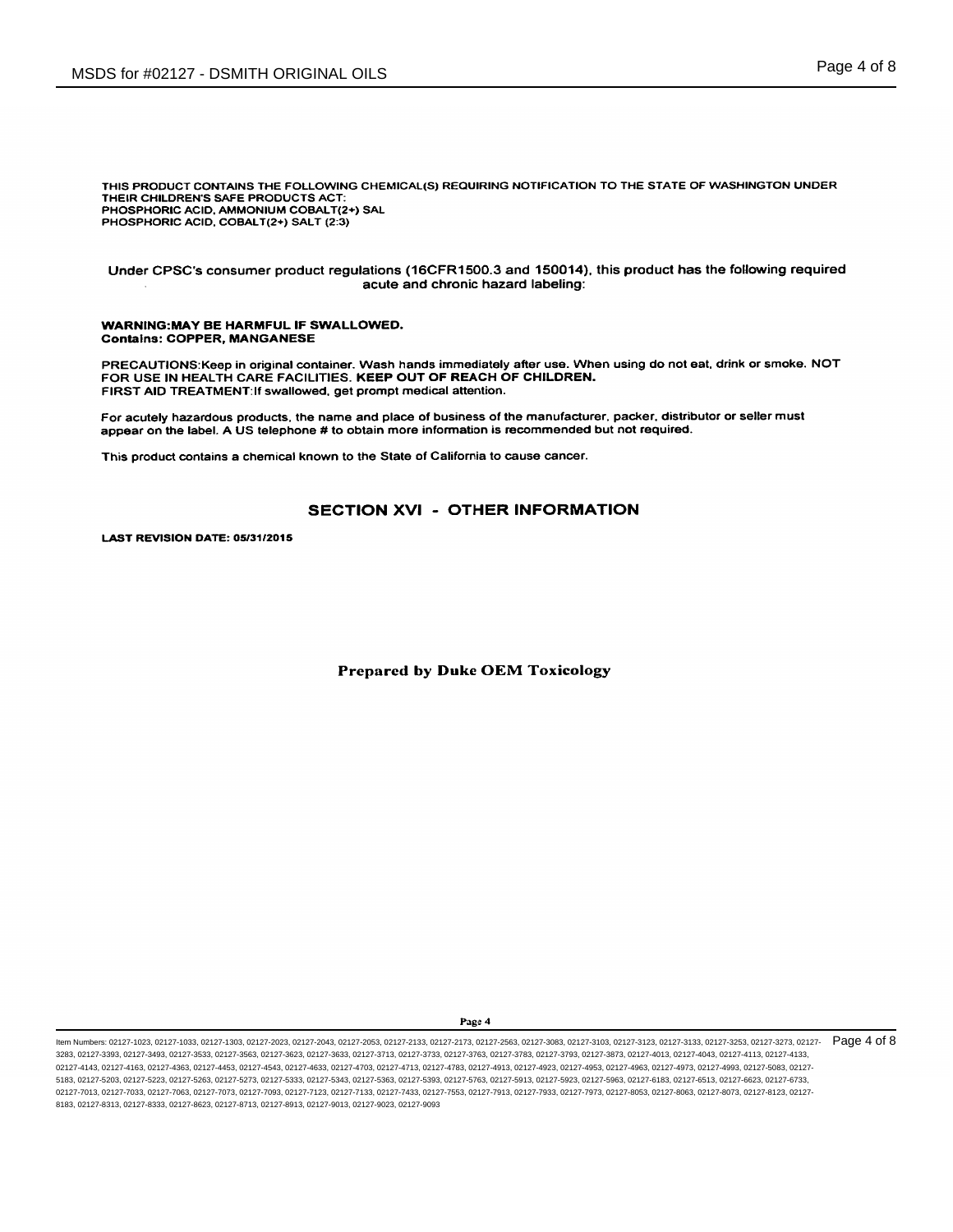#### **COLOR INFORMATION**

 $\ddot{\phantom{0}}$ 

THIS SDS APPLIES TO THE FOLLOWING COLORS WHICH ARE ASSOCIATED WITH HAZARDOUS AND/OR NON-HAZARDOUS **INGREDIENTS** 

| <b>Product Color</b>                          | SKU | <b>Hazardous Ingredient</b> |   |
|-----------------------------------------------|-----|-----------------------------|---|
| 001 INTERFERENCE BLUE                         |     | (NONE)                      |   |
| 002 INTERFERENCE COPPER                       |     | (NONE)                      |   |
| 003 INTERFERENCE GOLD                         |     | (NONE)                      |   |
| 004 INTERFERENCE GREEN                        |     | (NONE)                      | ł |
| <b>005 INTERFERENCE LILAC</b>                 |     | (NONE)                      |   |
| <b>006 INTERFERENCE RED</b>                   |     | (NONE)                      |   |
| <b>007 INTERFERENCE SILVER</b>                |     | (NONE)                      |   |
| 008 IRIDESCENT ANTIQUE BRONZE                 |     | (NONE)                      |   |
| 009 IRIDESCENT ANTIQUE COPPER                 |     | (NONE)                      |   |
| 010 IRIDESCENT ANTIQUE GOLD                   |     | (NONE)                      |   |
| 011 IRIDESCENT ANTIQUE SILVER                 |     | (NONE)                      |   |
| 012 IRIDESCENT BLUE                           |     | (NONE)                      |   |
| 013 IRIDESCENT BRASS                          |     | (NONE)                      |   |
| 014 IRIDESCENT BRONZE                         |     | (NONE)                      |   |
| 015 IRIDESCENT BRIGHT GREEN                   |     | (NONE)                      |   |
| 016 IRIDESCENT COPPER                         |     | (NONE)                      |   |
| 017 IRIDESCENT GOLD                           |     | (NONE)                      |   |
| 018 IRIDESCENT GREEN                          |     | (NONE)                      |   |
| 019 IRIDESCENT MAGENTA                        |     | (NONE)                      |   |
| 020 IRIDESCENT MAROON                         |     | (NONE)                      |   |
| 021 IRIDESCENT RED                            |     | (NONE)                      |   |
| <b>022 IRIDESCENT RUSSET</b>                  |     | (NONE)                      |   |
| 023 IRIDESCENT SCARAB RED                     |     | (NONE)                      |   |
| 024 IRIDESCENT TURQUOISE                      |     | (NONE)                      |   |
| 025 IRIDESCENT VIOLET                         |     | (NONE)                      |   |
| 027 METALLIC GERMAN SILVER                    |     | (NONE)                      |   |
| <b>028 METALLIC GRAPHITE</b>                  |     | (NONE)                      |   |
| 029 METALLIC PALEGOLD                         |     | (NONE)                      |   |
| 030 METALLIC RICHGOLD                         |     | (NONE)                      |   |
| 031 METALLIC SILVER                           |     | (NONE)                      |   |
| 032 PEARLESCENT BLACK                         |     | (NONE)                      |   |
| 033 PERALESCENT SHIMMER                       |     | (NONE)                      |   |
| 034 PEARLESCENT WHITE                         |     | (NONE)                      |   |
| 035 IRIDESCENT ELECTRIC BLUE                  |     | (NONE)                      |   |
| 036 DUOCHROME AQUAMARINE                      |     | (NONE)                      |   |
| 037 DUOCHROME SAGUARO GREEN                   |     | (NONE)                      |   |
| <b>100 BUFF TITANIUM</b>                      |     | (NONE)                      |   |
| <b>101 YELLOW OCHRE</b>                       |     | (NONE)                      |   |
| <b>102 RAW SIENNA</b>                         |     | (NONE)                      |   |
| 103 VENETIAN RED                              |     | (NONE)                      |   |
| 104 INDIAN RED                                |     | (NONE)                      |   |
| 105 MARS VIOLET                               |     | (NONE)                      |   |
| 106 BURNT SIENNA                              |     | (NONE)                      |   |
| 107 RAW UMBER                                 |     | (NONE)                      |   |
| <b>108 BURNT UMBER</b>                        |     | (NONE)                      |   |
| 109 MOONGLOW                                  |     | (NONE)                      |   |
| <b>111 RAW UMBER VIOLET</b>                   |     | (NONE)                      |   |
| <b>112 VAN DYCK BROWN</b>                     |     | (NONE)                      |   |
| <b>113 IVORY BLACK</b>                        |     | (NONE)                      |   |
| <b>114 LAMP BLACK</b>                         |     | (NONE)                      |   |
| <b>115 CHROMIUM GREEN OXIDE</b>               |     | (NONE)                      |   |
| $\sim$ $\sim$<br><b>116 COBALT GREEN PALE</b> |     | القطعة<br>(NONE)            |   |
| <b>117 COBALT GREEN DEEP</b>                  |     | (NONE)                      |   |
| <b>118 VIRIDIAN</b>                           |     | (NONE)                      |   |
| 119 PHTHALO GREEN BS                          |     | (NONE)                      |   |
| <b>120 TERRE VERTE</b>                        |     | (NONE)                      | Í |
| 121 OLIVE GREEN                               |     | (NONE)                      |   |
|                                               |     |                             |   |

Page 5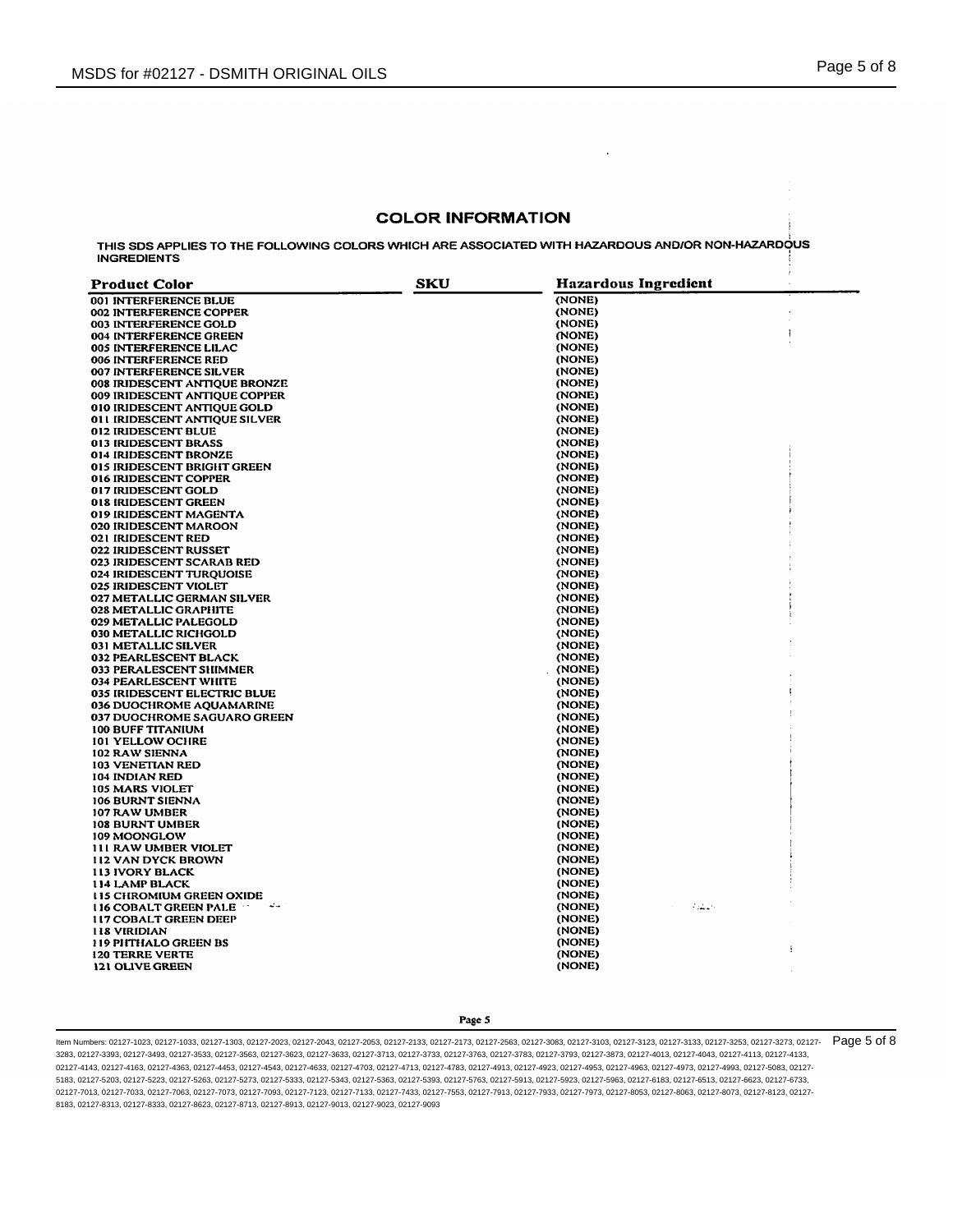| <b>Product Color</b>                              | SKU | <b>Hazardous Ingredient</b> |
|---------------------------------------------------|-----|-----------------------------|
| 122 SAP GREEN                                     |     | (NONE)                      |
| <b>123 PERMANENT BLUE</b>                         |     | (NONE)                      |
| 124 CERULEAN BLUE, CHROMIUM                       |     | (NONE)                      |
| <b>125 COBALT BLUE</b>                            |     | (NONE)                      |
| 126 ULTRAMARINE BLUE DEEP                         |     | (NONE)                      |
| <b>127 PHTHALO BLUE RS</b>                        |     | (NONE)                      |
| <b>128 PRUSSIAN BLUE</b>                          |     | (NONE)                      |
| 129 INDANTHRONE BLUE                              |     | (NONE)                      |
| 130 INDIGO                                        |     | (NONE)                      |
| 131 PHTHALO TURQUOISE                             |     | (NONE)                      |
| 133 ANTHRAQUINOID RED                             |     | (NONE)                      |
| 134 ALIZARIN CRIMSON                              |     | (NONE)                      |
| 135 OUINACRIDONE VIOLET                           |     | (NONE)                      |
| 136 NAPHTHAMIDE MAROON                            |     | (NONE)                      |
| <b>137 QUINAZARIN MAROON</b>                      |     | (NONE)                      |
| <b>138 COBALT VIOLET LIGHT</b>                    |     | (NONE)                      |
| 139 COBALT VIOLET DEEP                            |     | (NONE)                      |
| <b>140 ULTRAMARINE VIOLET</b>                     |     | (NONE)                      |
| 141 PYRROL RED                                    |     | (NONE)                      |
| <b>143 ORGANIC VERMILION</b>                      |     | (NONE)                      |
| <b>146 QUINACRIDONE RED</b>                       |     | (NONE)                      |
| <b>148 QUINACRIDONE ROSE</b>                      |     | (NONE)                      |
| <b>149 OUINACRIDONE MAGENTA</b>                   |     | (NONE)                      |
| <b>150 BORDEAUX</b>                               |     | (NONE)                      |
| 151 PAYNE'S GRAY                                  |     | (NONE)                      |
| <b>152 FRENCH ULTRAMARINE</b>                     |     | (NONE)                      |
| 153 YELLOW OCHRE LIGHT                            |     | (NONE)                      |
| <b>154 PERMANENT GREEN LIGHT</b>                  |     | (NONE)                      |
| <b>155 MEDITERRANEAN BLUE</b>                     |     | (NONE)                      |
| <b>156 HANSA YELLOW LIGHT</b>                     |     | (NONE)                      |
| 157 HANSA YELLOW MEDIUM                           |     | (NONE)                      |
| <b>158 HANSA YELLOW DEEP</b>                      |     | (NONE)                      |
| <b>177 PERMANENT RED</b>                          |     | (NONE)                      |
| <b>178 PERMANENT RED DEEP</b>                     |     | (NONE)                      |
| 179 PERMANENT ORANGE                              |     | (NONE)                      |
| 198 SEPIA                                         |     | (NONE)                      |
| <b>199 BROWN OCHRE</b>                            |     | (NONE)                      |
| 300046 NAPLES YELLOW                              |     | (NONE)                      |
| 300096 QUINACRIDONE SIENNA                        |     | (NONE)                      |
| 300097 TERRE ERCOLANO                             |     | (NONE)                      |
| 300098 VERONA GOLD OCHRE<br>300099 HOOKER'S GREEN |     | (NONE)<br>(NONE)            |
| 300100 PHTHALO BLUE GS                            |     | (NONE)                      |
| 300101 MANGANESE VIOLET                           |     | (NONE)                      |
| 300102 LAPIS LAZULI GENUINE                       |     | (NONE)                      |
| 300103 GREEN GOLD                                 |     | (NONE)                      |
| 300104 MANGANESE BLUE HUE                         |     | (NONE)                      |
| 300105 QUINACRIDONE PINK                          |     | (NONE)                      |
| 300106 POTTERS PINK                               |     | (NONE)                      |
| 300107 TRANSPARENT YELLOW OXIDE                   |     | (NONE)                      |
| 300108 NICKEL AZO YELLOW                          |     | (NONE)                      |
| 300109 MINNESOTA PIPESTONE                        |     | (NONE)                      |
| 300110 MALACHITE GENUINE                          |     | <b>COPPER</b>               |
| 300111 CASCADE GREEN                              |     | (NONE)                      |
| 300112 BURGUNDY YELLOW OCHRE                      |     | (NONE)                      |
| 300113 BURGUNDY RED OCHRE                         |     | (NONE)                      |
| 300114 BISMUTH VANADATE YELLOW                    |     | (NONE)                      |
| 300115 SLEEPING BEAUTY TURQUOISE GENUINE          |     | (NONE)                      |
| 300116 SEDONA GENUINE                             |     | (NONE)                      |
| 300117 LEMON YELLOW                               |     | (NONE)                      |
| 300118 AMAZONITE GENUINE                          |     | (NONE)                      |
| 300119 TIGER'S EYE GENUINE                        |     | (NONE)                      |
| 300120 BURNT TIGER'S EYE GENUINE                  |     | (NONE)                      |
| 300121 PURPURITE GENUINE                          |     | <b>MANGANESE</b>            |
| 300122 RHODONITE GENUINE                          |     | (NONE)                      |
| 300123 QUINACRIDONE FUCHSIA                       |     | (NONE)                      |

#### Page 6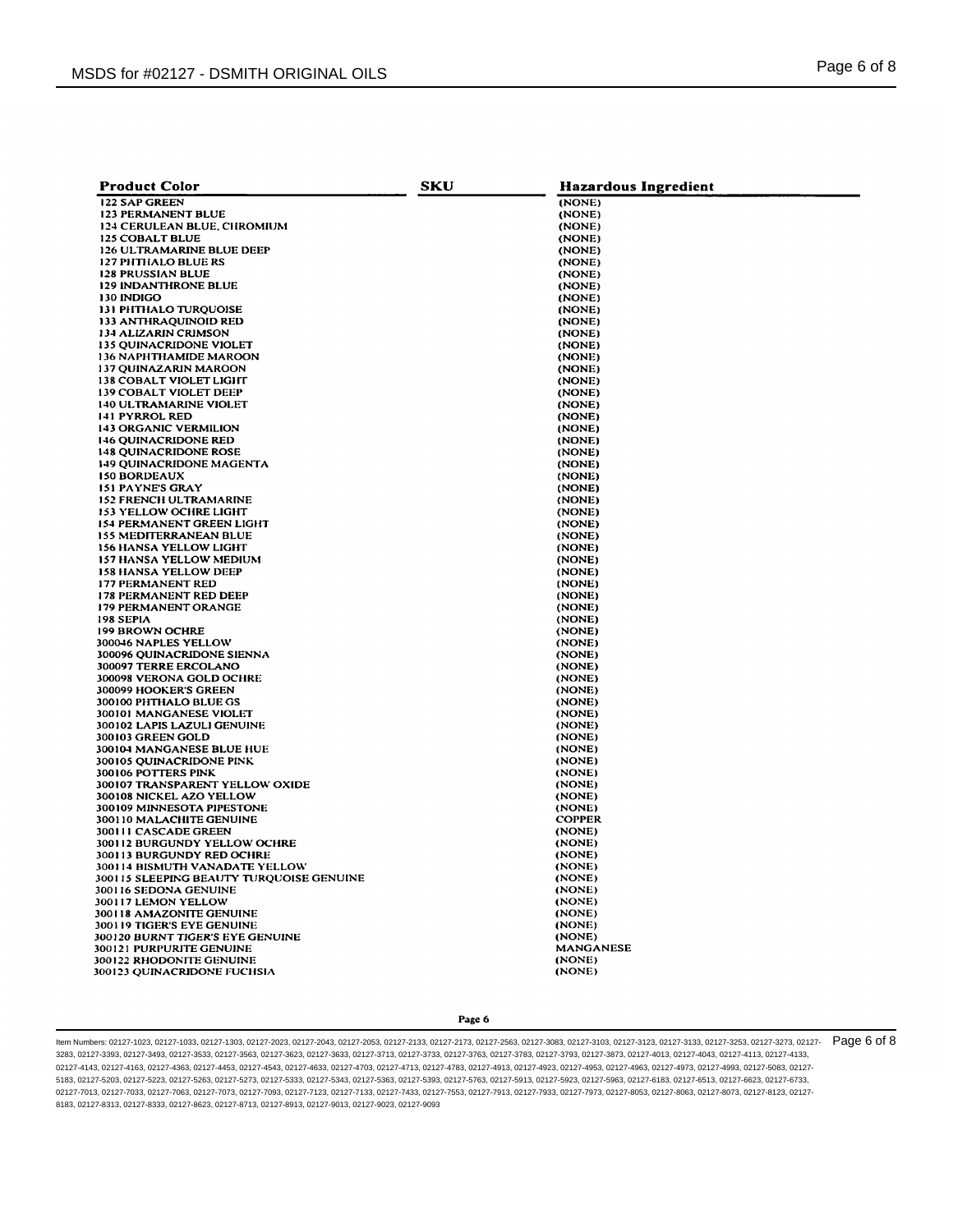| <b>Product Color</b>                    | <b>SKU</b> | <b>Hazardous Ingredient</b> |  |
|-----------------------------------------|------------|-----------------------------|--|
| 300124 BURNT YELLOW OCHRE               |            | (NONE)                      |  |
| 300125 TRANSPARENT RED OXIDE            |            | (NONE)                      |  |
| 300126 HEMATITE GENUINE                 |            | (NONE)                      |  |
| 300127 PYRROL ORANGE                    |            | (NONE)                      |  |
| 300128 TRANSPARENT BROWN OXIDE          |            | (NONE)                      |  |
| 300129 CADMIUM YELLOW LIGHT HUE         |            | (NONE)                      |  |
| 300130 PYRROL CRIMSON                   |            | (NONE)                      |  |
| 300131 ENVIRO-FRIENDLY RED IRONOXIDE    |            | (NONE)                      |  |
| 300132 ENVIRO-FRIENDLY YELLOW IRONOXIDE |            | (NONE)                      |  |
| 300133 ENVIRO-FRIENDLY BROWN IRONOXIDE  |            | (NONE)                      |  |
| 300134 TRANSPARENT EARTH ORANGE         |            | (NONE)                      |  |
| 300135 NAPHTHOL SCARLET                 |            | (NONE)                      |  |
| 300136 ASPHALTUM                        |            | (NONE)                      |  |
| 300137 PERMANENT ALIZARIN CRIMSON       |            | (NONE)                      |  |
| 300138 CADMIUM YELLOW MEDIUM HUE        |            | (NONE)                      |  |
| 300139 CADMIUM RED SCARLET HUE          |            | (NONE)                      |  |
| 300140 CADMIUM ORANGE HUE               |            | (NONE)                      |  |
| 300141 CADMIUM GREEN HUE                |            |                             |  |
| 300142 CAUCASIAN FLESH TONE             |            | (NONE)<br>(NONE)            |  |
|                                         |            |                             |  |
| 300143 TRANSPARENT ORANGE               |            | (NONE)                      |  |
| 300144 CADMIUM RED MEDIUM HUE           |            | (NONE)                      |  |
| 501 PERMANENT GREEN                     |            | (NONE)                      |  |
| 502 NICKEL TITANATE YELLOW              |            | (NONE)                      |  |
| 503 INDIAN YELLOW                       |            | (NONE)                      |  |
| 504 CARBAZOLE VIOLET                    |            | (NONE)                      |  |
| <b>505 QUINACRIDONE BURNT ORANGE</b>    |            | (NONE)                      |  |
| 506 AZO YELLOW                          |            | (NONE)                      |  |
| <b>507 COBALT TUROUOISE</b>             |            | (NONE)                      |  |
| <b>508 QUINACRIDONE GOLD</b>            |            | (NONE)                      |  |
| 509 MARS BLACK                          |            | (NONE)                      |  |
| 510 MAGNESIUM FERRITE                   |            | (NONE)                      |  |
| 511 GRAPHITE GRAY                       |            | (NONE)                      |  |
| 512 COBALT YELLOW (AUREOLIN)            |            | (NONE)                      |  |
| <b>513 PERINONE ORANGE</b>              |            | (NONE)                      |  |
| <b>515 NATURAL YELLOW OCHRE</b>         |            | (NONE)                      |  |
| <b>516 COBALT TEAL BLUE</b>             |            | (NONE)                      |  |
| 517 PERYLENE MAROON                     |            | (NONE)                      |  |
| 518 QUINACRIDONE BURNT SCARLET          |            | (NONE)                      |  |
| <b>519 OUINACRIDONE CORAL</b>           |            | (NONE)                      |  |
| <b>520 PERYLENE SCARLET</b>             |            | (NONE)                      |  |
| 521 PYRROL SCARLET                      |            | (NONE)                      |  |
| 522 PHTHALO GREEN YS                    |            | (NONE)                      |  |
| 531/631 RICH GREEN GOLD                 |            | <b>COPPER</b>               |  |
| 578/678 LIGHT BLUE VIOLET               |            | (NONE)                      |  |
| 579/679 NAPLES YELLOW                   |            | (NONE)                      |  |
| 911 MIXED WHITE                         |            | (NONE)                      |  |
| 912 STIFF MIXED WHITE                   |            | (NONE)                      |  |
| 913 TITANIUM WHITE                      |            | (NONE)                      |  |
| 914 ZINC WHITE                          |            | (NONE)                      |  |
|                                         |            |                             |  |

بطيف البياء

Page 7

 $\mathbb{Z}[\mathbb{Z}]$